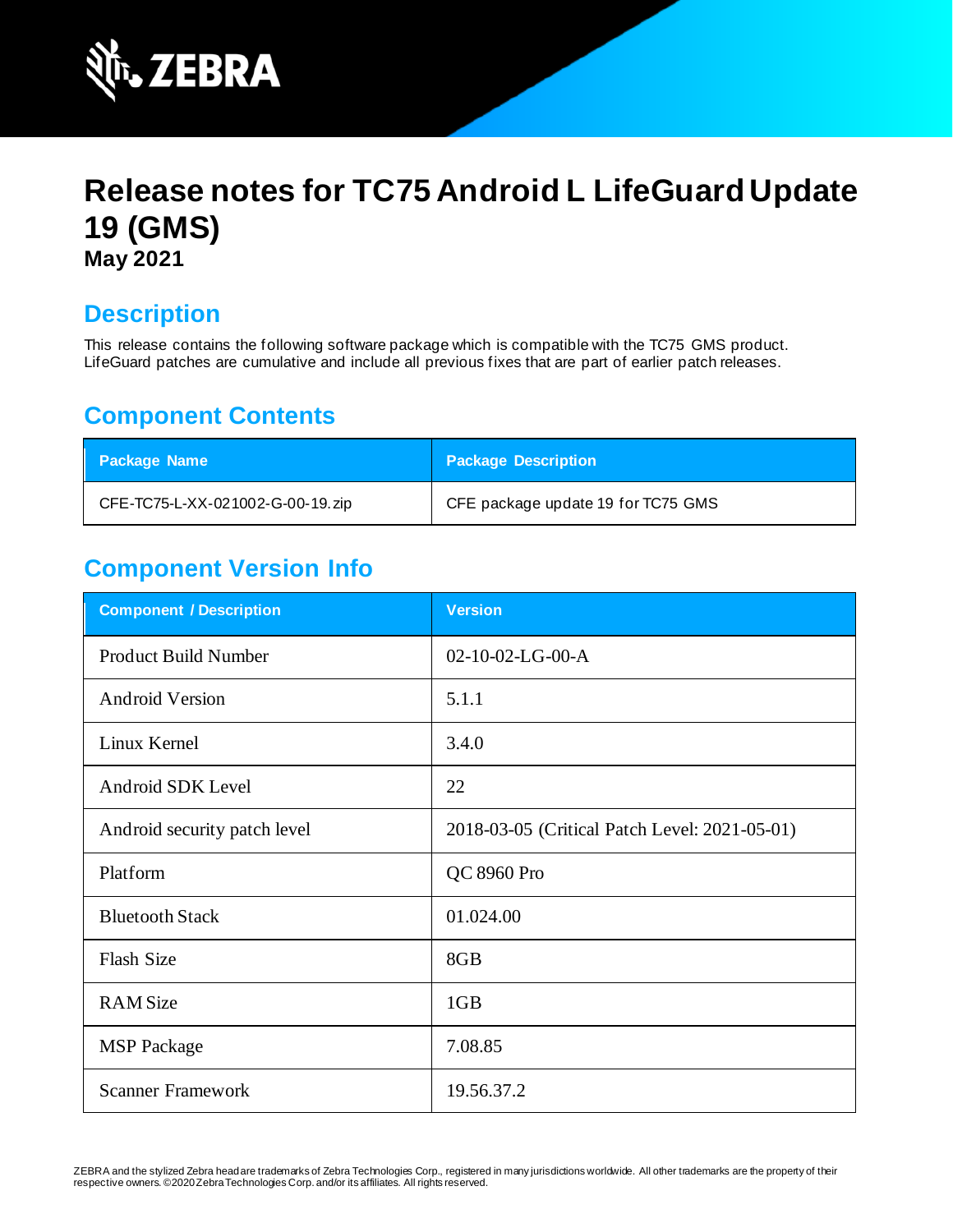

| SimulScan Demo App               | 2.6                                                         |
|----------------------------------|-------------------------------------------------------------|
| SimulScanEngine                  | 1.13.6.5                                                    |
| Datawedge                        | 6.7.51                                                      |
| <b>EMDK</b>                      | 6.8.24.1124                                                 |
| Mx / OSX                         | OSX QC.51.5.2.14/ MXMF version:7.2.10.3                     |
| WiFi                             | FUSION_QA_2.00.0.0.028-0503202113                           |
| <b>PTT</b>                       | 3.1.27                                                      |
| <b>Touch FW</b>                  | Stylus-80_GLOVE-105, FW:1.2. AA                             |
| RxLog                            | 4.58.5.0                                                    |
| Mlog                             | MLogPackage v06.54 / MLogManager v06.54 /<br>Service v06.54 |
| <b>Bluetooth Pairing Utility</b> | 3.7                                                         |
| File Browser                     | 1.19.12                                                     |
| <b>Stage Now</b>                 | 2.10.1.1389                                                 |
| App Gallery                      | 2.8.4.13                                                    |
| <b>Battery Swap</b>              | 1.00                                                        |
| <b>Tech Docs</b>                 | 1.0.0                                                       |
| <b>WWAN</b>                      | QP200-W160926A-6102076                                      |
| <b>RIL</b>                       | Qualcomm RIL 1.0                                            |
| <b>TS.25</b>                     | JAN092017                                                   |
| <b>IMEI SV</b>                   | <b>GMS:24</b><br>Non-GMS:23                                 |
| <b>WLAN</b>                      | WLAN-1240294.1                                              |

ZEBRA and the stylized Zebra headare trademarks of Zebra Technologies Corp., registered in many jurisdictions worldwide. All other trademarks are the property of their<br>respective owners.©2020ZebraTechnologies Corp. and/or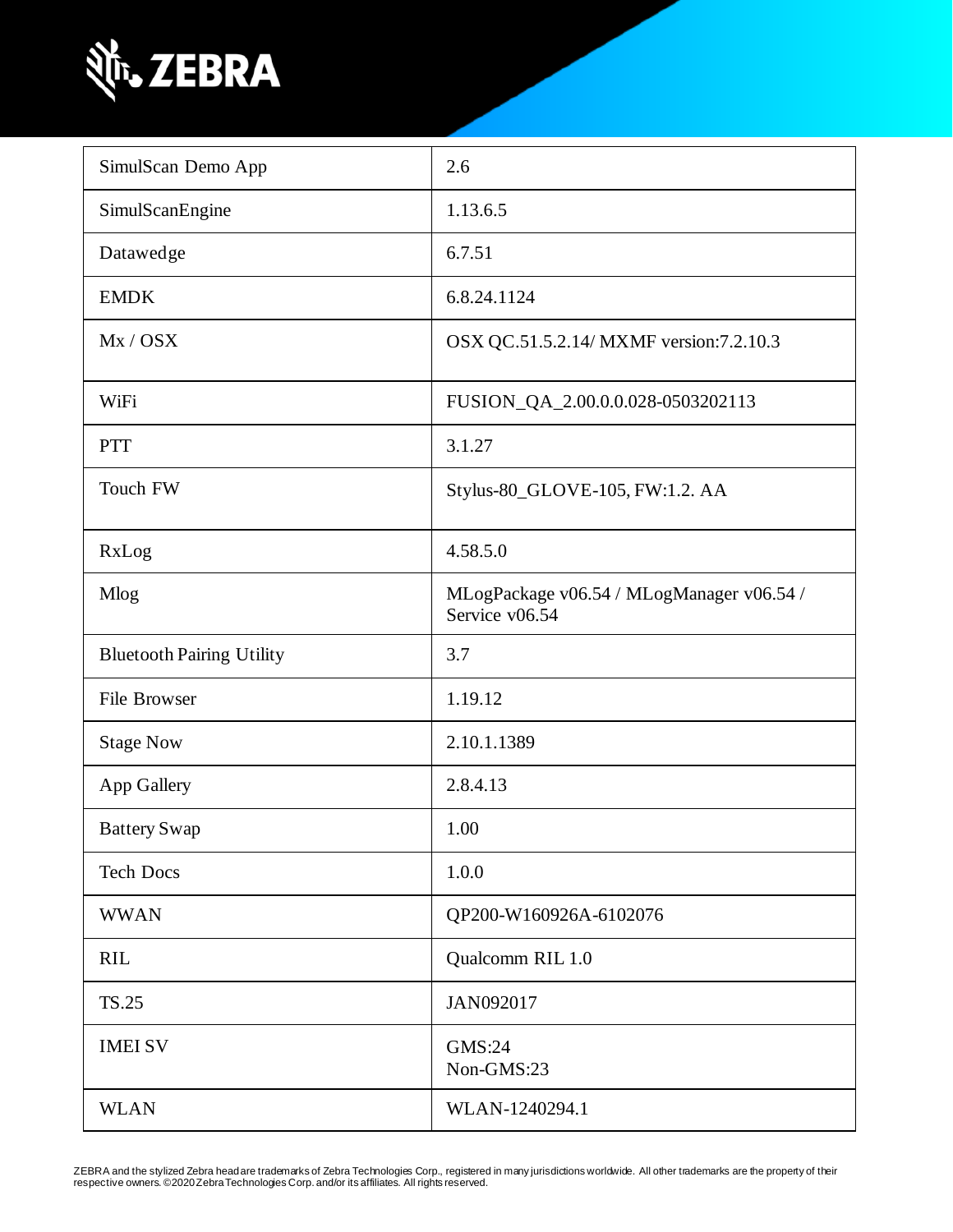

| <b>GPS</b>                         | GPS-1.0.0                                                           |
|------------------------------------|---------------------------------------------------------------------|
| <b>NFC</b>                         | NFC_NCIHAL_AR3.5.0_Lollipop, FW:122                                 |
| Sensors (Accel, Gyro, Light, Prox) | $\mathbf{1}$                                                        |
| Camera                             | CAM-FRONT-1.0.0 / CAM-REAR-1.0.0                                    |
| <b>MSR</b>                         | <b>MSR-1.0.8</b>                                                    |
| MobiControl                        | 12.2.0. Build 23469                                                 |
| Zebra Volume Control               | 1.1.23                                                              |
| <b>IST</b>                         | App:1.00 build 3/Service: 1.00 build<br>1/Firmware:1.00 build 5     |
| <b>Battery Manger</b>              | 1.3.6                                                               |
| <b>DDT</b>                         | 1.15.0.11                                                           |
| Fingerprint                        | Zebra/TC75/TC75:5.1.1/02-10-02-LG-00-<br>A/180316:user/release-keys |
| <b>ZSL</b>                         | 3.1.1                                                               |
| Zebra Data Service                 | 3.7.1.1003                                                          |
| WifiConfig CSP                     | 7.0.1                                                               |
| <b>EKB</b>                         | 1.7.0.5                                                             |
| License Manager                    | 3.2.0                                                               |

## **1. CFE v19 Updates:**

- ❖ CFE-TC75-L-XX-021002-G-00-19.zip (GMS)
- ❖ **Android Security Patch Level**: March 05, 2018 (Critical Patch Level: May 01, 2021)

Use the below link to see the Android Security bulletin for more information: <https://source.android.com/security/bulletin/>

- [SPR4](https://jiraemv.zebra.com/browse/BSPA-131963)2956 Resolved an issue wherein device cannot handle AP scan results when coming back from out of WiFi range.
- [SPR4](https://jiraemv.zebra.com/browse/BSPA-131963)1543 Resolved an issue where TC75 was rebooting when infrastructure sending empty 11k report.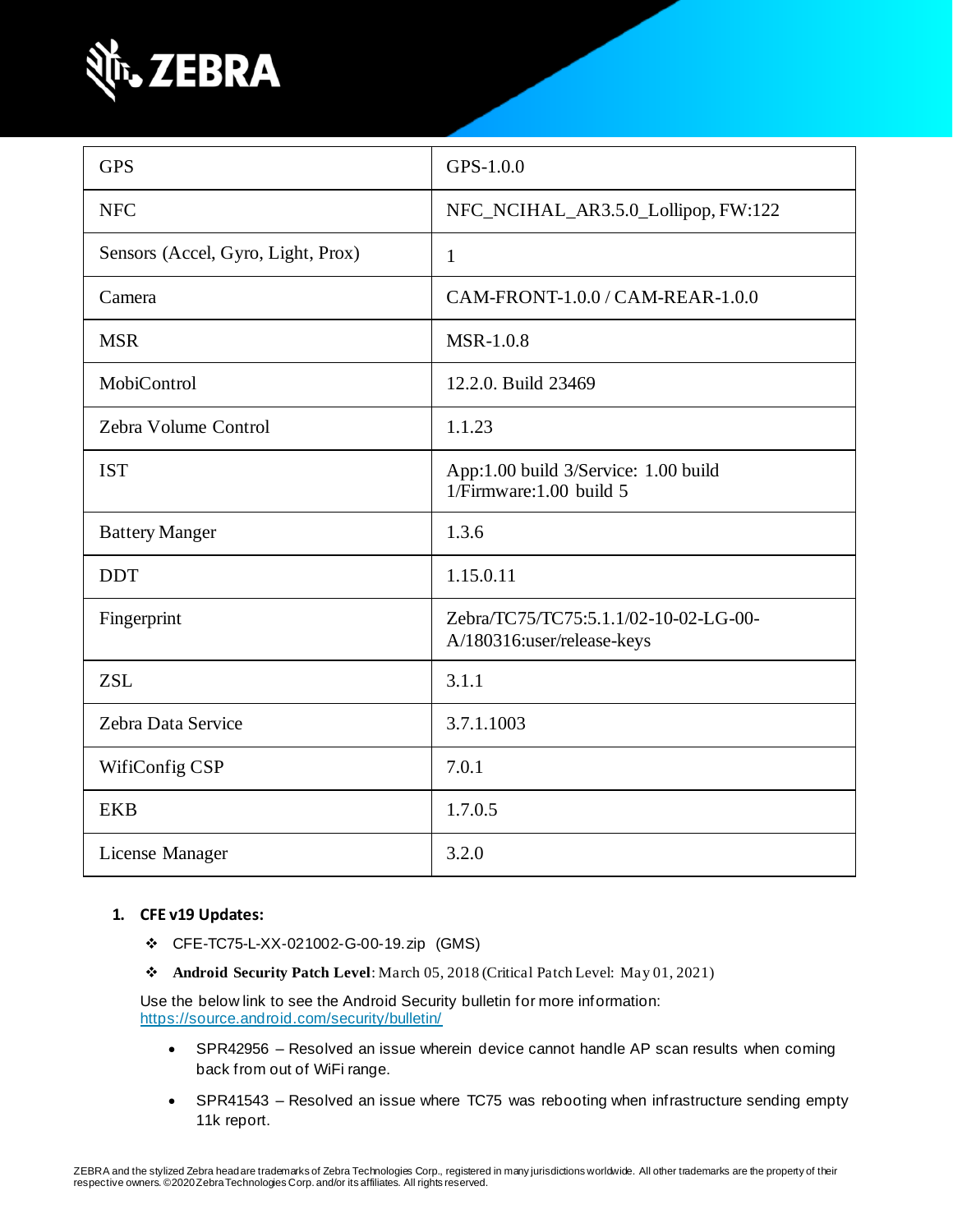

#### **2. CFE v18 Updates:**

- ❖ CFE-TC75-L-XX-021002-G-00-18.zip (GMS)
- ❖ **Android Security Patch Level**: March 05, 2018 (Critical Patch Level: February 01, 2021)

Use the below link to see the Android Security bulletin for more information:

<https://source.android.com/security/bulletin/>

### **3. CFE v17 Updates:**

❖ CFE-TC75-L-XX-021002-G-00-17.zip (GMS)

❖ **Android Security Patch Level**: March 05, 2018 (Critical Patch Level: October 01, 2020) Use the below link to see the Android Security bulletin for more information: <https://source.android.com/security/bulletin/>

• SPR39290 – Resolved an issue where TC70 faces Intermittent Loss of connection with Bluetooth headset.

#### **4. CFE v16 Updates:**

❖ CFE-TC75-L-XX-021002-G-00-16.zip (GMS)

❖ **Android Security Patch Level**: March 05, 2018 (Critical Patch Level: June 01, 2020) Use the below link to see the Android Security bulletin for more information: <https://source.android.com/security/bulletin/>

• Added support for Tianma display panel.

### **5. CFE v14 Updates:**

❖ CFE-TC75-L-XX-021002-G-00-14.zip (GMS)

❖ **Android Security Patch Level**: March 05, 2018 (Critical Patch Level: Apr 01, 2020) Use the below link to see the Android Security bulletin for more information: <https://source.android.com/security/bulletin/>

- [SPR38404](https://jiraemv.zebra.com/browse/BSPA-131963)  "Fixed an issue where there was screeching noise heard after a voip call, and RXDevice was switched to speaker"
- SPR38341 Resolved an issue wherein device was getting stuck in boot loop as audio service was getting started a little late
- SPR37771 Fixed an issue wherein the device was associated to an Access Point and does not roam.
- SPR33312 Resolved an issue wherein certain StageNow profile was not able to use after upgrading from KitKat to Lollipop OS.
- SPR37434 Resolved an issue wherein device heats up when the configuration is pushed as xml file from AirWatch or StageNow
- SPR34353 Resolved an issue of unexpected EOF exception in logcat
- SPR35766 Resolved an issue wherein device takes longer time to connect when deployed in a denser SSID environment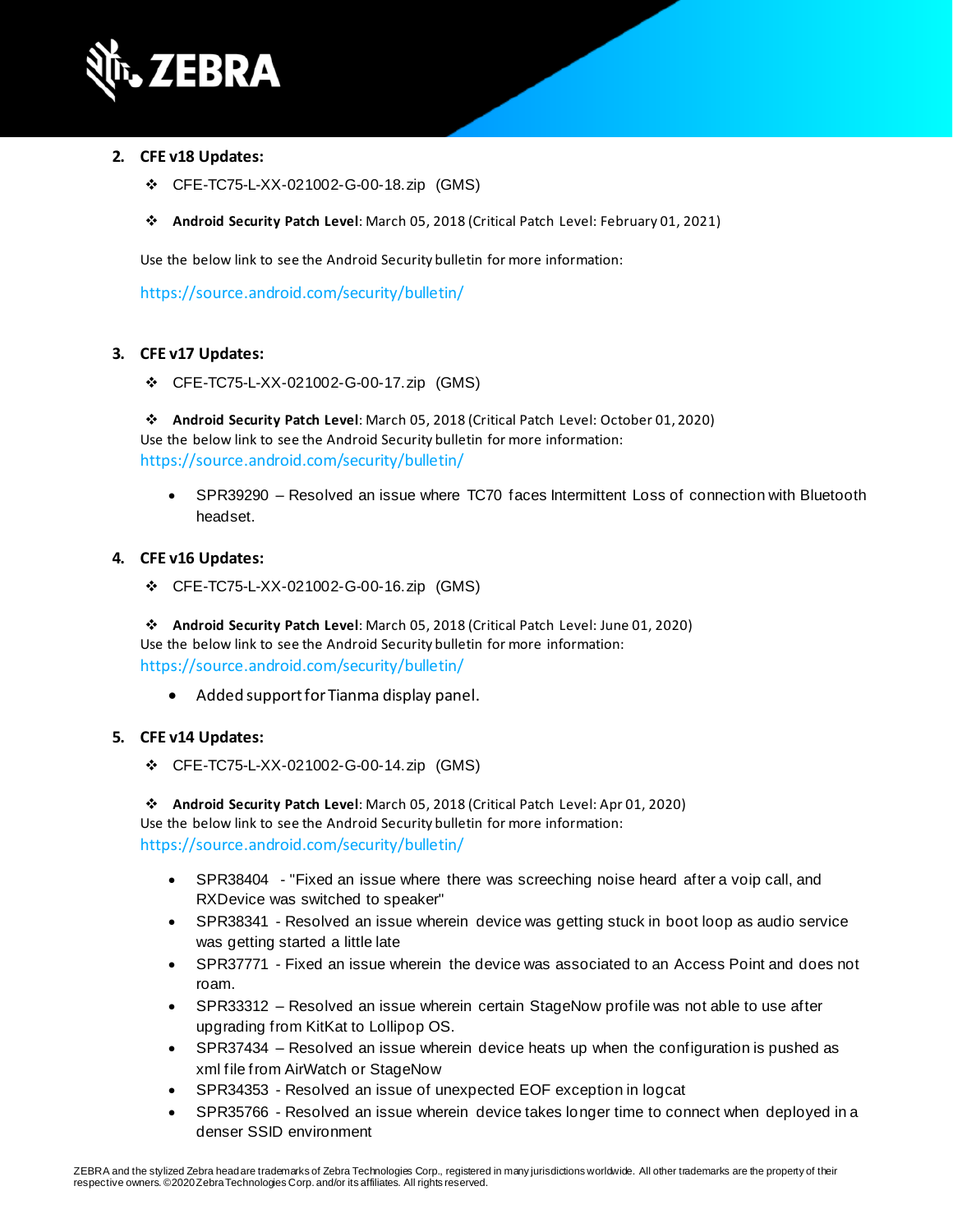

- SPR37272 Resolved an issue wherein EHS Hostname in title was not reflecting updated Hostname after device reboot
- SPR34909 Resolved an issue when device initiates a connection with Mesh BSSID
- [SPR32157](https://jiraemv.zebra.com/browse/BSPA-86471) Resolved an issue when an invalid Neighbor AP response received from the infrastructure.
- [SPR39273](https://jiraemv.zebra.com/browse/BSPA-142071) Resolved an issue wherein device use to struck on zebra logo due to slimbus timeout on multiple warmboot.
- Updated following Components:
	- o License Manager: 3.2
	- o Zebra Data Service: 3.7.0.1004
	- o WIFI: FUSION\_QA\_2.00.0.0.026

### **Known Issue:**

On first boot-up after installing the LG CFEv14 patch, the Android OS installs the new ZDS (v3.x), which is conflicting with the old ZDS (v2.x) process which might have already started on boot complete. This is intermittent and one-time issue and does not have any impact on ZDS functionality or the OS

#### **6. CFE v13 Updates:**

❖ CFE-TC75-L-XX-021002-G-00-13.zip (GMS)

❖ **Android Security Patch Level**: March 05, 2018 (Critical Patch Level: July 01, 2019) Use the below link to see the Android Security bulletin for more information: <https://source.android.com/security/bulletin/>

- SPR36654 Resolved an issue where TC70 experiences BT audio disconnect when WLAN 11d set to Auto
- SPR36991 Resolved an issue wherein with SKT SIM card device will connect to network but shows as No service.
- SPR37104 Resolved a Framework reboot issue when user tries to access missed call message notification on user screen in EHS (MMS is disabled).
- SPR36971 Resolved an issue wherein the device was sometimes sticking to Wi-Fi Access Points even at very low signal levels
- SPR36633 Resolve a scan failure issue when application using EMDK Timed Release api to scan the barcodes.
- SPR37258 Resolved an issue where DNS Resolution fails when device roams to different subnet.
- Updated below mentioned components:
	- o Scanner Framework: 19.56.37.2
	- o WLAN: FUSION\_QA\_2.00.0.0.021

#### **7. CFE v12 Updates:**

❖ CFE-TC75-L-XX-021002-G-00-12.zip (GMS)

❖ **Android Security Patch Level**: March 05, 2018 (Critical Patch Level: April 05, 2019) Use the below link to see the Android Security bulletin for more information: <https://source.android.com/security/bulletin/>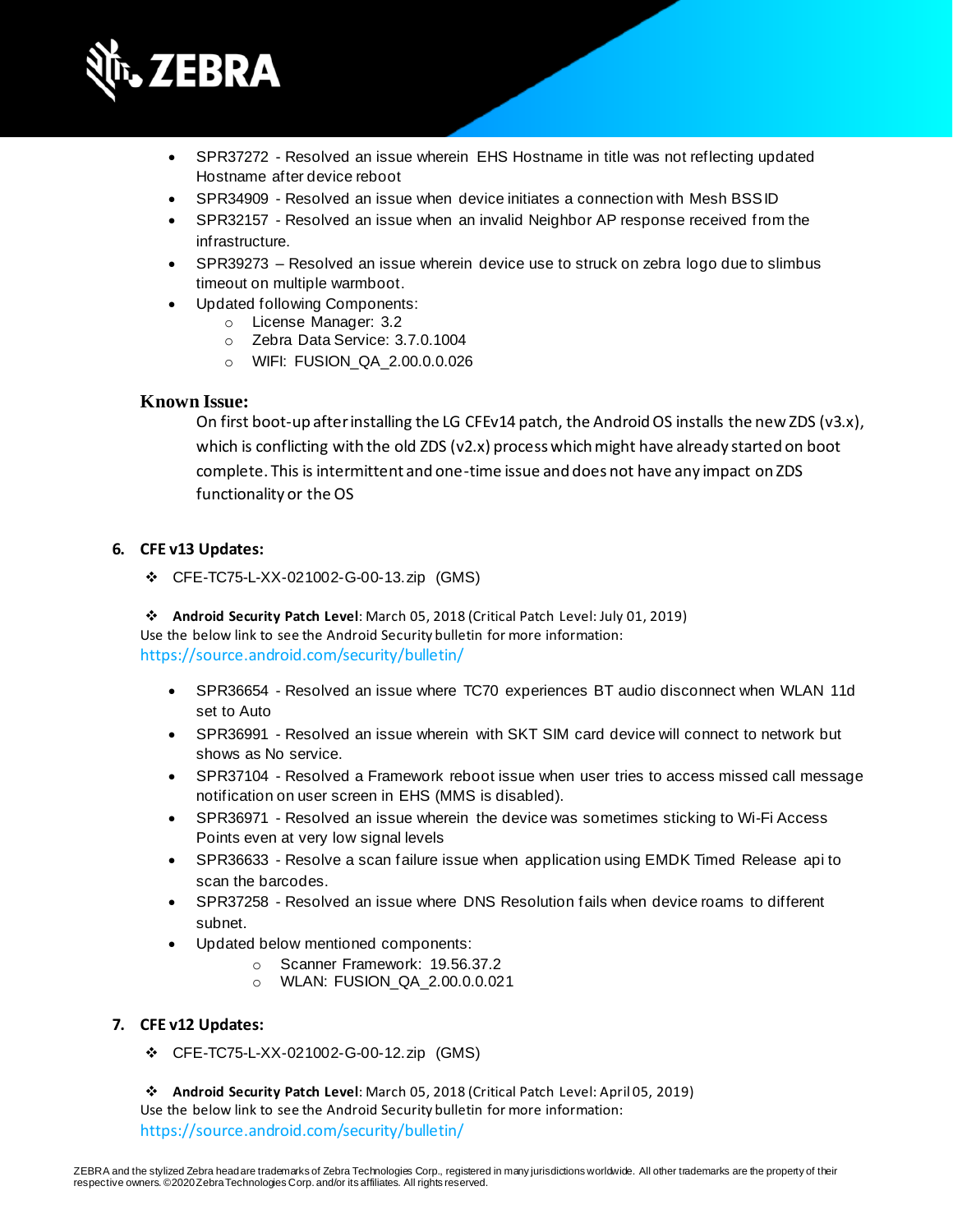

- SPR35912 Resolved an issue wherein 11k operation depends on 11r functionality
- SPR36293 Resolved an issue wherein KT SIM loaded devices failed to connect to LTE network
- SPR35288 Fixed an issue wherein initialization of scanner was taking ~1sec.
- SPR35054 Added support for reduced quite zone barcode decoding.
- SPR34844 Resolved an issue wherein multiple open calls are prevented when multiple application tries to open scanner without releasing previous instance.
- Updated below mentioned components:
	- o Scanner Framework: 19.53.37.0
	- o Bluetooth: 01.018.00

### **8. CFE v11 Updates:**

❖ CFE-TC75-L-XX-021002-G-00-11.zip (GMS)

❖ **Android Security Patch Level**: March 05, 2018 (Critical Patch Level: December 05, 2018) Use the below link to see the Android Security bulletin for more information: <https://source.android.com/security/bulletin/>

- SPR36118 Resolved an issue wherein patch version was not updating in cfe.ini.
- SPR34738 Resolved an issue wherein device reboots when VPN connection established over Cellular (AT & T).
- SPR35368 Resolved an issue wherein scanner crash while scan the barcode just before suspending or after resume the device.
- SPR35362 Resolved an issue to set hardware picklist to scan barcodes which are very close to each other.
- SPR33745 Resolved an issue where device advertise as 11ac supported.
- SPR33709 Implemented the intercharacter delay functionality in Datawedge to support RDP session scan data transfer.
- SPR34191 Resolved an issue where Devices not sending the hostname to the DHCP server.
- Updated below mentioned components:
	- o MX: 7.2.10.2 (For detail please refer [http://techdocs.zebra.com](http://techdocs.zebra.com/))
	- o Scanner Framework: 19.12.35.0
	- o EKB:1.7.0.5
	- o Bluetooth: 01.015.00

### **9. CFE v10 Updates:**

❖ CFE-TC75-L-XX-021002-G-00-10.zip (GMS)

❖ **Android Security Patch Level**: March 05, 2018 (Critical Patch Level: September 05, 2018) Use the below link to see the Android Security bulletin for more information: <https://source.android.com/security/bulletin/>

- SPR35025 Resolved an issue where Proxy Auto Config (PAC) did not work properly following stops/restarts of the PacService.
- SPR33977 Resolved an issue wherein set time zone issue observed with StageNow.
- SPR34716 Resolved an issue wherein the MX Framework did not restart properly following events where the service was stopped.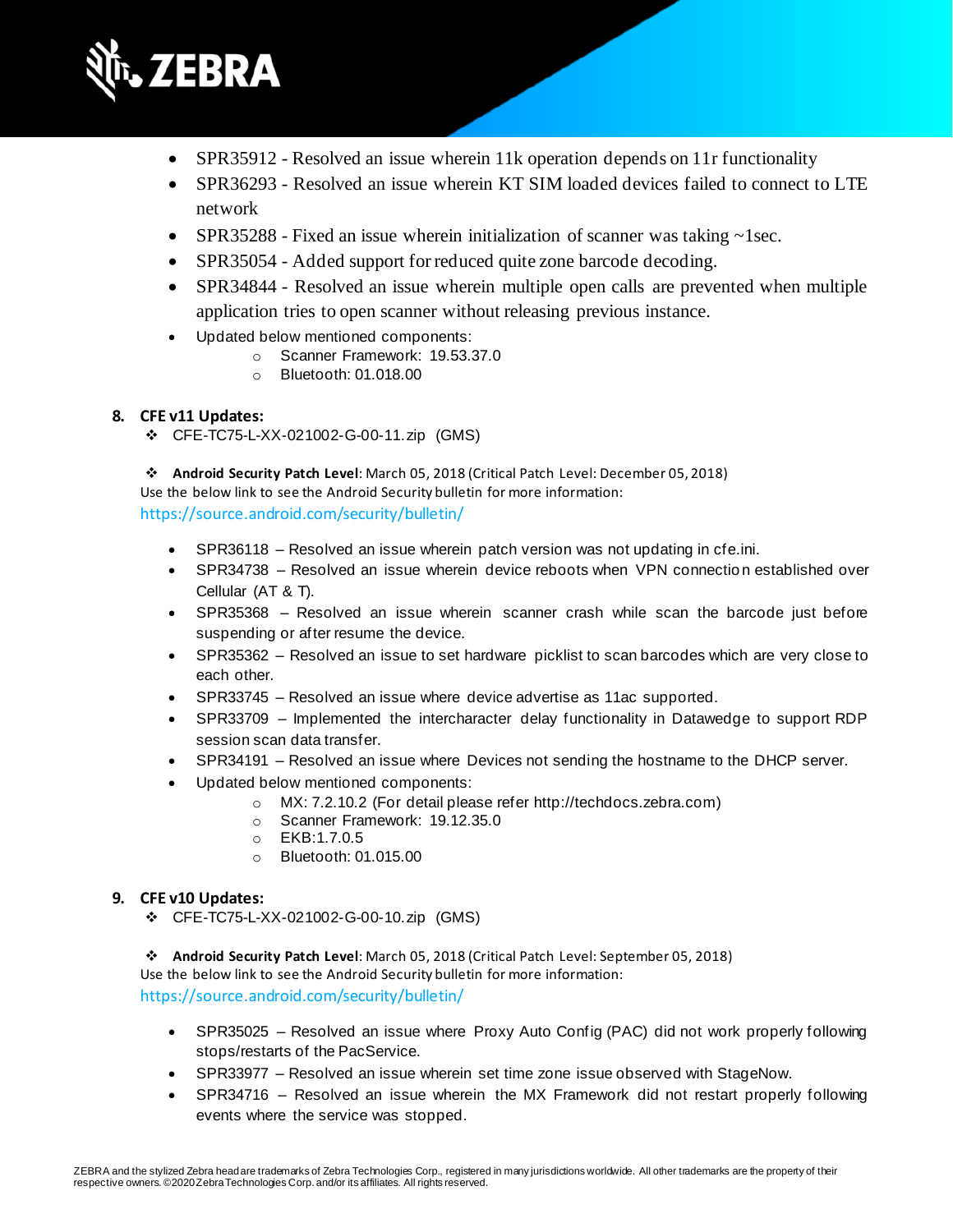

- SPR34679 Resolved an issue wherein setting WiFi Band selection to Auto was not working properly with StageNow.
- SPR34936 Resolved an issue wherein Datawedge used to crash on bootup.
- SettingsEULA has been renamed to Zebra Data Services.
- Updated below mentioned components:
	- o MX: 7.2.9.0 (For detail please refer [http://techdocs.zebra.com](http://techdocs.zebra.com/))
	- o Scanner Framework: 19.10.35.1
	- o ZSL:3.1.1
	- o WifiConfigCSP:7.0.1

#### **10. CFE v9 Updates:**

- ❖ CFE-TC75-L-XX-021002-G-00-09.zip (GMS)
- ❖ Note: If whitelisting is enabled ZSL functionalities will NOT work. This issue will fix in next release.

❖ **Android Security Patch Level**: March 05, 2018 (Critical Patch Level: June 05, 2018)

Use the below link to see the Android Security bulletin for more information:

<https://source.android.com/security/bulletin/>

- SPR33755 Resolved an issue wherein the Whitelisted apps were unable to submit XML to MX.
- SPR33207 Resolved an issue wherein the Device Diagnostic tool had an issue with reading the Battery Cycles in the application for PP+ batteries.
- SPR34267 Resolved an issue where-in user was not able to enable USB debugging option using StageNow.
- SPR33862 Fixed an issue where-in user could not set Display Timeout value of 30min using StageNow.
- SPR34145 Fixed an issue wherein user was unable to connect to WLAN network due to WEP Key Index issue.
- SPR34307 Resolved an issue wherein device out of the box intermittently failed to get staged via StageNow.
- SPR34083/34014/32519 Resolved an issue wherein disabling WWAN radio via Airwatch using StageNow XML fails.
- SPR33639 Resolved an issue wherein the customer app install and launch during device sleep state and device stop emitting scan beam after awake from suspend.
- SPR33876 Resolved an issue wherein Display Timeout was unable set via StageNow.
- SPR33607 Resolved an issue where few fresh devices were unable to stage after unboxing the device.
- SPR33538 Resolved an issue wherein the Scanner beam stuck off and No LED beam while pressing scanner button.
- SPR33981 Resolved an issue Czech Republic Regulatory Country could not be set using Wifi config profile.
- SPR34429 Resolved an issue wherein device failed to emit scan beam if the application was launched during device suspend.
- SPR34614 Fixed an issue in DataWedge wherein scanner could not be enabled due to quick enabling and disabling of scanner through Intents.
- SPR33897 Resolved an issue wherein Dialer screen was not launching when triggered through an intent "android.intent.action.CALL\_BUTTON".
- SPR33156 Provided configurability option to enable or disable A-GPS based on the presence of gpsinfo.txt.

 To disable A-GPS, create a dummy file with name "gpsinfo.txt" and copy it to /enterprise/usr and reboot the device.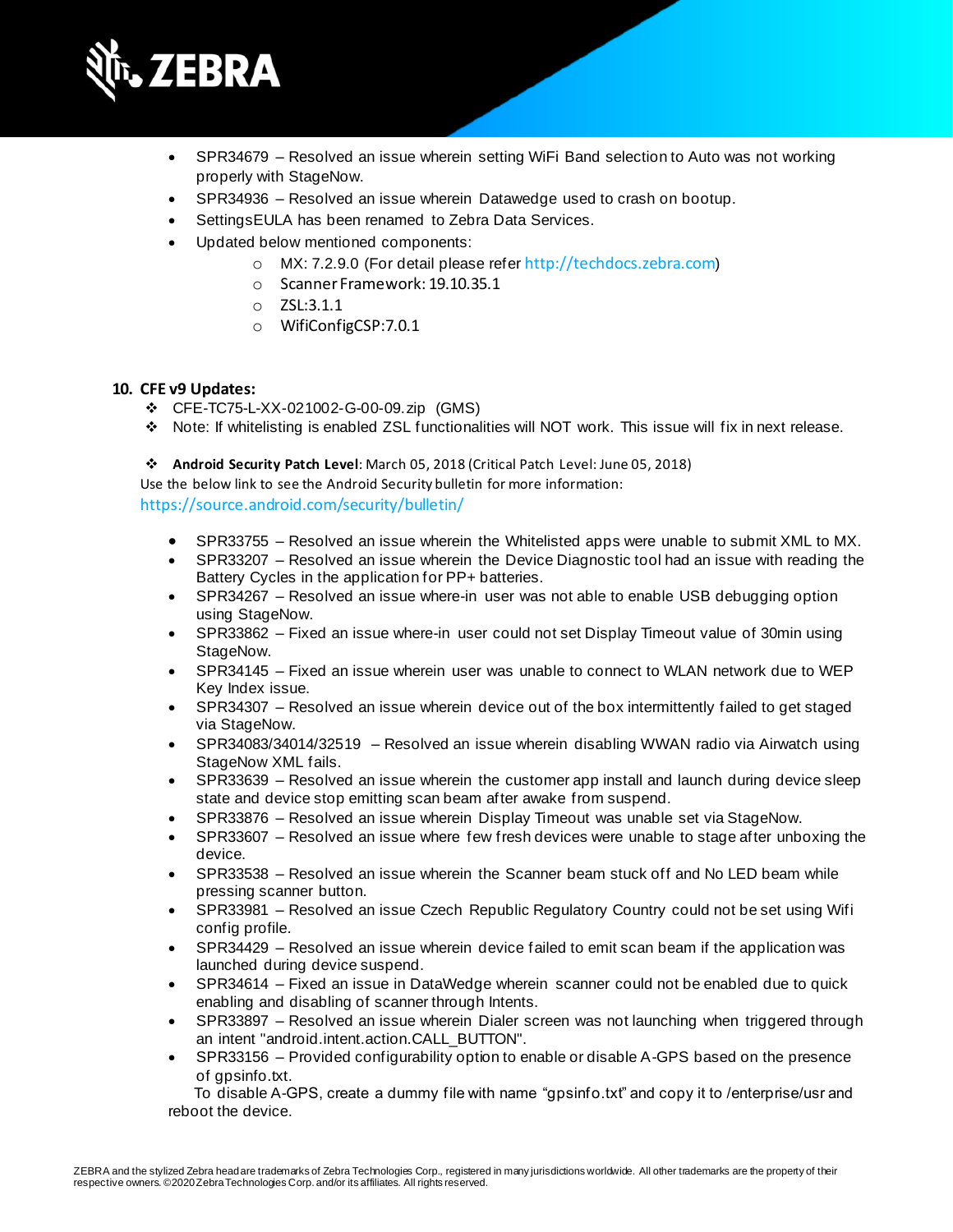

- SPR34716 Resolved an issue wherein the MX was getting killed by Backupmanager and didn't restart properly.
- SPR34213 Resolved an issue wherein shared preference initialization without launching EKB.
- Added support for Enterprise Lockdown feature.
- Updated below mentioned components:
	- o Datawedge: 6.7.48
		- o EKB: 1.7.0.2 (Added as an System application with this CFE 09)
		- o MX: 7.2.8.2

#### **11. CFE v7 Updates:**

- ❖ CFE-TC75-L-XX-021002-G-00-07.zip (GMS)
- ❖ **Android Security Patch Level**: March 05, 2018

Use the below link to see the Android Security bulletin for more information:

<https://source.android.com/security/bulletin/>

- Spectre & Meltdown correction for variant 1 and variant 2.
- SPR33599 Resolved an issue wherein few of the system applications are getting disabled after enabling whitelist.
- SPR33799 Resolved an issue wherein scanner was unable to read '\n' and '\r'.
- SPR33930 Resolved an issue wherein dhcp address was not acquired by the device, while hostname is greater than 32 characters.
- SPR34123 Resolved an issue wherein super keys are not working in stage now app.
- SPR33823 Resolved an issue wherein black screen occurred in DataWedge application.
- SPR33973- Resolved an issue wherein erroneously loading default profile by providing feature to ignore disabled profiles in DataWedge.
- SPR33671- Resolved an issue wherein user was unable to create WIFI profile with username as backslash followed by number.
	- Updated below mentioned components:
		- o Datawedge: 6.7.47
		- o StageNow: 2.10.1.1389
		- o EMDK: 6.8.21.1121
		- o MX: 7.2.1.0
		- o File Browser: 1.19.12
		- o Diagnostic Tool: 1.15.0.11
		- o Scanner Framework: 19.9.35.0
		- o Radio: 2.00.0.0.009
		- o Bluetooth: 01.12.00

#### **12. CFE v6 Updates:**

❖ CFE-TC75-L-XX-021002-G-00-06.zip (GMS)

❖ **Android Security Patch Level:** January 05, 2018

Use the below link to see the Android Security bulletin for more information: <https://source.android.com/security/bulletin/>

#### **13. CFE v5 Updates:**

❖ CFE-TC75-L-XX-021002-G-00-05.zip (GMS)

❖ **Android Security Patch Level:** December 05, 2017

Use the below link to see the Android Security bulletin for more information: <https://source.android.com/security/bulletin/>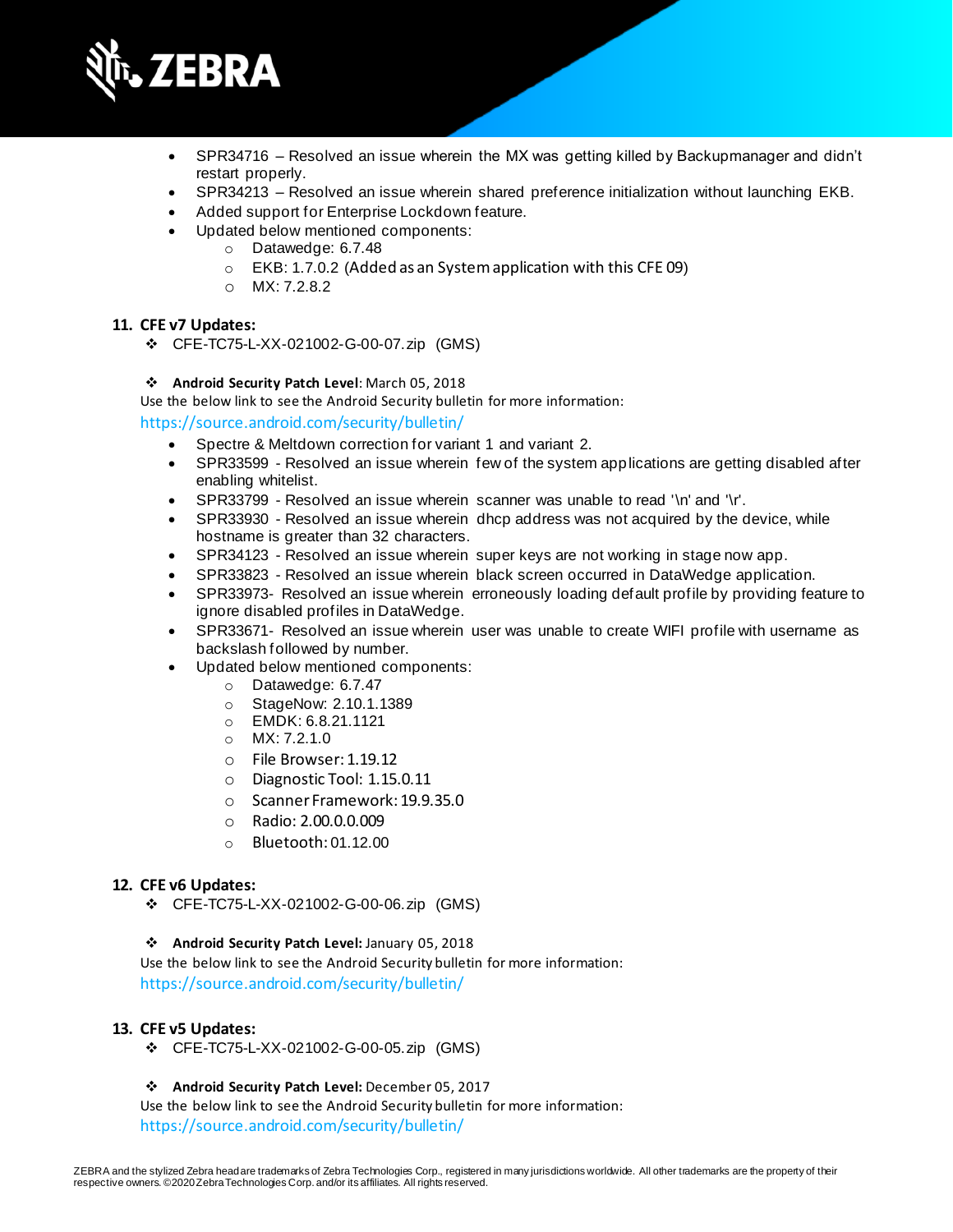

- SPR33157 Resolved an issue wherein the BUTTON L1 has been consumed by both barcode scanner and Google chrome client.
- SPR32825 Resolved an issue wherein BT headset volume up/down was not working during Bluetooth call scenario.
- SPR33233 Resolved an issue wherein the DataWedge 6.2.24 could not replace separator or non-printable ascii character with \$.
- SPR32463 Resolved an issue wherein the StageNow File Manager downloads frequently fails due to Socketimeout exception.
- Updated below mentioned components:
	- o Datawedge: 6.6.49
		- o StageNow: 2.9.1.1344
		- $O$  EMDK: 6.7.10.1010
		- o MX: 7.1.1.0

#### **14. CFE v4 Updates:**

❖ CFE-TC75-L-XX-021002-G-00-04.zip (GMS)

❖ **Android Security Patch Level:** September 05, 2017

Use the below link to see the Android Security bulletin for more information:

<https://source.android.com/security/bulletin/>

- Corrections for KRACK vulnerabilities applied.
- SPR30400/31340 Added support to enable/disable Network Monitoring Notification.

#### **15. CFE v3 Updates:**

- ❖ CFE-TC75-L-XX-021002-G-00-03.zip (GMS)
- ❖ **Android Security Patch Level:** September 05, 2017

Use the below link to see the Android Security bulletin for more information: <https://source.android.com/security/bulletin/>

- Updated below mentioned components:
	- MXMF Version 7.0.2.1
	- DataWedge Version 6.5.61
	- **EMDK Version 6.6.14.914**
	- Staging Client Version 2.8.1.1221
- Resolved an issue in MX to prevent leakage of configuration parameters.
- Included fix for BlueBorne vulnerability.
- Included fix for blank screen seen during boot.
- SPR32582 Added support for Netherlands Belgium language.
- SPR32385 Resolved an issue wherein Simulscan API fails to read Chinese passports.
- SPR32008 SPR31820 Resolved an issue wherein scanning PDF417 barcodes which contain embedded 0x0D characters resulted in continuous line of data instead of displaying in different lines.
- SPR32666 Resolved an issue wherein device reboots when it roams from secured to open Wi-Fi network.
- SPR32676 Resolved an issue wherein DataWedge App crashes when Velocity App tries to send an Intent to enable the scanner plugin.
- SPR32775 Resolved an issue wherein the notification class created with FLAG\_INSISTENT was not getting cleared upon pulling down the notification drawer.

#### **16. CFE v2 Updates:**

❖ CFE-TC75-L-XX-021002-G-00-02.zip (GMS)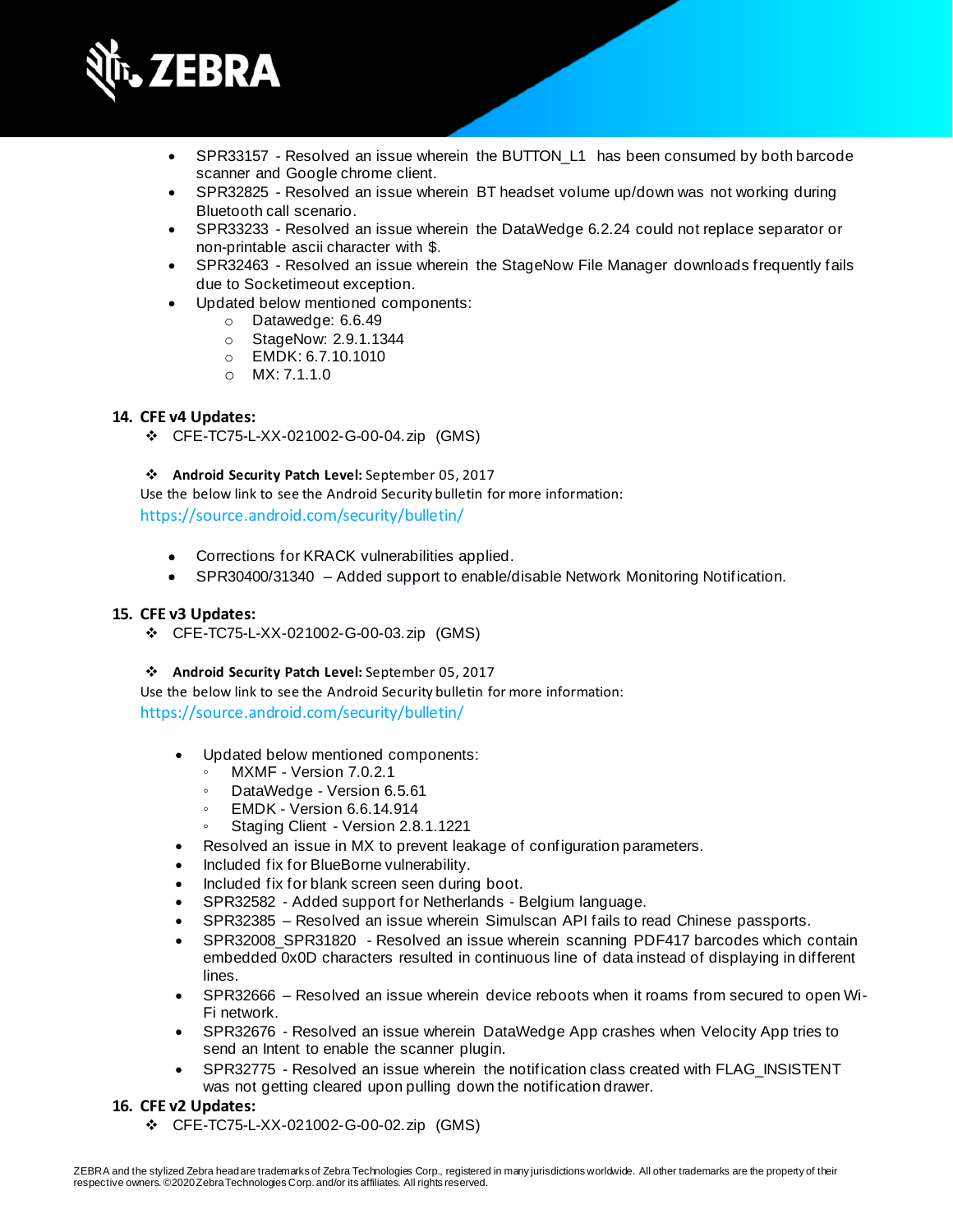

#### ❖ **Android Security Patch Level:** August 05, 2017

Use the below link to see the Android Security bulletin for more information:

<https://source.android.com/security/bulletin/>

- SPR29912 Resolved an issue wherein certificates installation failed through stagenow.
- SPR30401 Added support to get the CFE version via MDM clients.
- SPR31954 Resolved an issue wherein dhcpd was not able to start due to lengthy host name.
- SPR32135 Resolved an issue wherein Settings screen does not revert to its normal state even though the locale language is changed from Arabic to English via EMDK.
- SPR32240 Resolved an issue wherein the scanner service was not responding while switching between applications.
- SPR32193 SPR32230 Resolved an issue wherein devices experiencing authentication failures and were not able to recover.
- SPR32539 Resolved an issue wherein build certificates were lost randomly even though certificates were not expired.
- SPR32326 Resolved an issue wherein Settings application crashed while trying to set enterprise keyboard as the default keyboard and disable AOSP keyboard through the stageNow profile.
- SPR32413 Resolved an issue wherein after selecting the static option in the ethernet settings, changes are not reflecting in interface and the interface was always dhcp.

# **Note**

### **Tianma display devices are not allowed to downgrade to any of the older BSPs or Patches**

- To identify the display type on TC75 devices user can check the 'persist.sys.hw.display.id' property using adb getprop command.
	- o For TC75 Innolux device [persist.sys.hw.display.id]: [600]
	- o For TC75 Tianma device [persist.sys.hw.display.id]: [512]

CFE v15 was a beta release. However, devices can be updated from v14 to v16 or v15 to v16.

Full package update (FPU-TC75-L-XX-021002-G-00-16.zip) is mainly meant for TC75 Tianma display devices as these devices are not allowed to downgrade to any of the older BSPs.

# **Important Links**

- **Requirements and Instructions** 
	- o [Installation and setup instructions](https://www.zebra.com/content/dam/zebra_new_ia/en-us/software/operating-system/TC75%20Operating%20System/tc75-l-os-update-instructions.pdf)
- [Zebra Techdocs](https://techdocs.zebra.com/)
- [Developer Tools](https://developer.zebra.com/)

# **Device Compatibility**

This software release has been approved for Android TC75 L models mentioned below.

| Device           | <b>Operating System</b> |
|------------------|-------------------------|
| TC75AH-GA11ES-A1 | Android 5.1.1           |
| TC75AH-GA11ES-A2 | Android 5.1.1           |